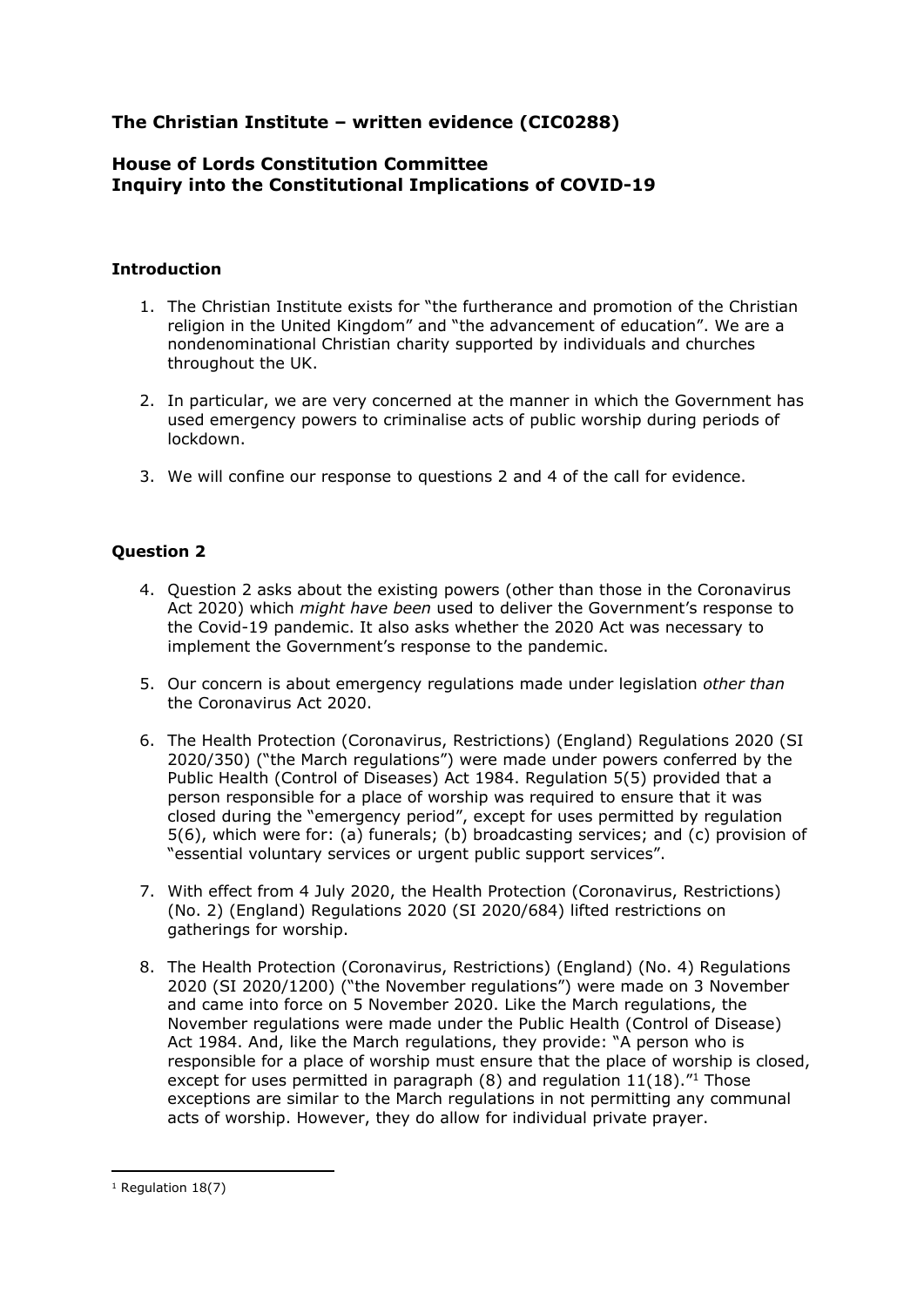- 9. The Public Health (Control of Disease) Act 1984 does not confer on Government the specific power to limit such fundamental freedoms as public worship. Lord Sumption, former Justice of the Supreme Court, has made the point powerfully that general powers should never be used to limit fundamental freedoms:
- *10. "The government chose not to include a general lockdown power in the Coronavirus Act and not to use the power that it already had under the Civil Contingencies Act. Instead it resorted to the much more limited powers conferred by Part IIA of the Public Health (Control of Disease) Act 1984, as amended in 2008. Section 45C(1) authorises the Secretary of State to make regulations "for the purpose of preventing, protecting against, controlling or providing a public health response to the incidence or spread of infection or contamination in England and Wales." That sounds very wide, but the problem about it is that the power is couched in wholly general terms. It is a basic constitutional principle that general words are not to be read as authorizing the infringement of fundamental rights."<sup>2</sup>*
- 11. This raises significant concerns about the lawfulness of the manner in which the Government legislated for restrictions. Only express statutory language can be used as a basis for interfering with freedom of religion and the autonomy of religious institutions. The making of the regulations prohibiting religious worship was outside the legislative power conferred by the 1984 Act. In constitutional terms, a Rubicon was crossed.

## **Question 4**

- 12. Question 4 asks whether the use of emergency powers by the Government to address the pandemic has been proportionate. Our focus is on the vital place of public worship.
- 13. The European Convention on Human Rights provides in Article 9:

*"1. Everyone has the right to freedom of thought, conscience and religion; this right includes freedom to change his religion or belief and freedom, either alone or in community with others and in public or private, to manifest his religion or belief, in worship, teaching, practice and observance.*

*2. Freedom to manifest one's religion or beliefs shall be subject only to such limitations as are prescribed by law and are necessary in a democratic society in the interests of public safety, for the protection of public order, health or morals, or for the protection of the rights and freedoms of others."*

14. The European Court of Human Rights has repeatedly recognised that Article 9 rights constitute "one of the foundations of a 'democratic society' within the meaning of the Convention". In their religious dimension, they are "one of the most vital elements that go to make up the identity of believers and their conception of life". They are also a "precious asset" for all in society, since "the pluralism indissociable from a democratic society, which has been dearly won over the centuries" depends upon them.<sup>3</sup>

<sup>2</sup> Government by decree: Covid-19 and the Constitution, Cambridge Freshfields Annual Law Lecture 27 October 2020: [https://resources.law.cam.ac.uk/privatelaw/Freshfields\\_Lecture\\_2020\\_Government\\_by\\_Decree.pdf](https://resources.law.cam.ac.uk/privatelaw/Freshfields_Lecture_2020_Government_by_Decree.pdf) <sup>3</sup> *Kokkinakis v Greece* (1993) 17 EHRR 397 at [31]; *Eweida v UK* (2013) 57 EHRR 8 at [79]; *Lee v Ashers Baking Company Limited and others* [2018] UKSC 49 at [49].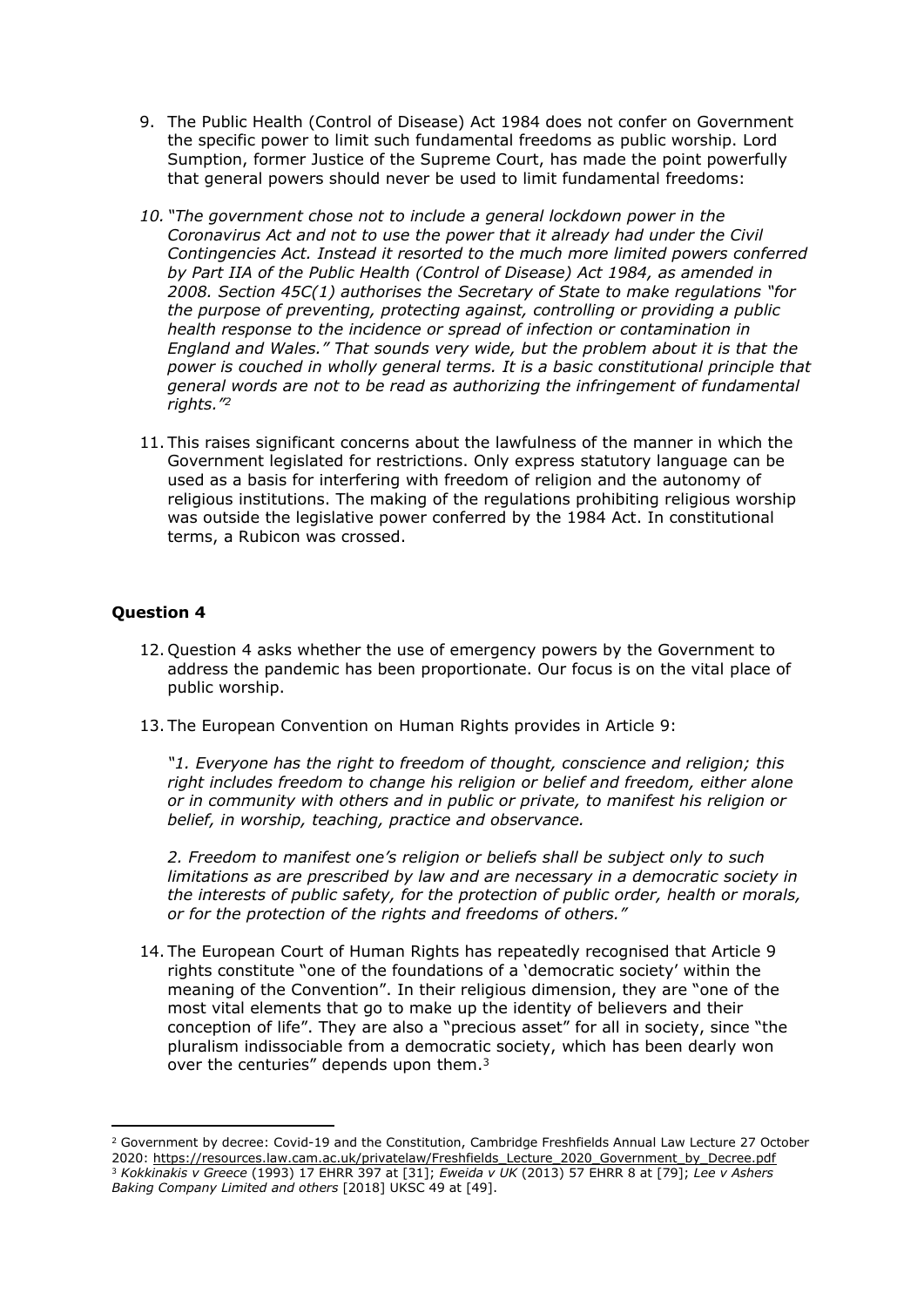- 15. The gathering together of the people of God for corporate worship and the celebration of the sacraments is integral to Christian religious observance and a biblical understanding of the Church. This is reflected in numerous Christian doctrinal statements. The Articles of Religion of the Church of England provide that *"The visible Church of Christ is a congregation of faithful men, in the which the pure Word of God is preached, and the sacraments be duly administered"*. 4 The confessional standard of Presbyterian churches requires the Sabbath to be "taken up the whole time in the *public* and private exercises of His worship" (emphasis added).<sup>5</sup> Similar statements are contained in the doctrinal statements of Baptist and Independent churches.<sup>6</sup>
- 16. Given a) the doctrinal necessity for corporate worship and b) the fundamental constitutional freedoms guaranteeing corporate worship, it is clear that the use of emergency powers to prohibit corporate worship as a means to address the pandemic has not been proportionate. Indeed, it become increasingly disproportionate after places of worship went to great lengths after 4 July to put measures in place to ensure the safety of congregants.

#### *17. Factors demonstrating the disproportionate use of emergency powers*

- Churches have taken very seriously the requirement to conduct thorough risk assessment before reopening for public worship and have put in place comprehensive measures to prevent transmission of the virus. They have taken advice and diligently followed Government guidance. In order to maintain social distancing, larger churches have offered multiple services. Of all people, Christians take very seriously the need to protect and preserve life.<sup>7</sup>
- No evidence has been presented that worship services of churches operating Covid-secure measures have been linked to outbreaks of the virus anywhere in Great Britain since restarting in July.
- Education gatherings continue to be permitted under the November regulations.
- Both the March and November regulations seek to ensure that places of worship may still be used for non-religious activities (e.g. childcare or welfare services) while forbidding them from being used for their central purpose. They permit what may in many cases be more regular and larger gatherings than acts of worship.
- The measures permit individual prayer, while criminalising acts of communal worship. However, in Christian theology individual prayer is no substitute for collective worship. The fact individual prayer is permitted demonstrates the ban on corporate worship is not proportionate. Under the November regulations, a large number of people may lawfully gather in a place of worship to engage in individual prayer but the gathering would be unlawful if a minister led them in that prayer.
- There is no precedent in a thousand years of British history whether in times of war, plague or pestilence – for the State requiring the closure of

<sup>4</sup> Article XIX of The Articles of Religion of The Church of England.

<sup>5</sup> Westminster Confession of Faith, chapter 21.

<sup>6</sup> Chapter 22 of the 1689 Baptist Confession of Faith and Chapter 22 of the 1658 Savoy Declaration.

 $7$  Exodus 20:13: "Thou shalt not kill". This extends to actively seeking the protection of human life. For

example, it is a requirement to use "all lawful endeavours to preserve our own life, and the life of others" (see Westminster Shorter Catechism).